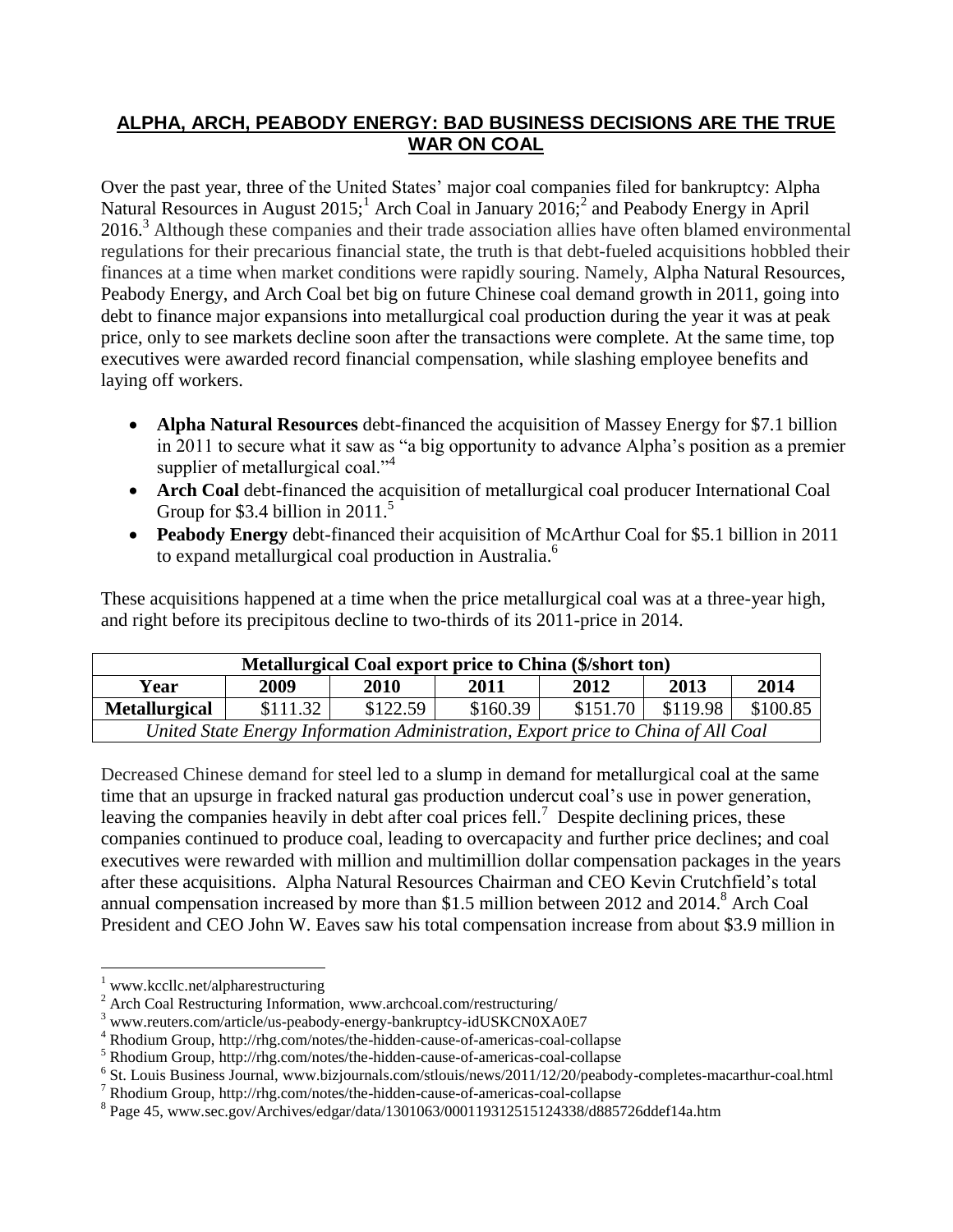2012 to more than \$7.3 million in 2014. Peabody Energy, Chairman and Chief Executive Officer Gregory Boyce's salary jumped from about \$9.4 million in 2012 to \$10.7 million in 2013 to almost \$11 million in 2014.<sup>9</sup> These massive compensation packages were delivered after the companies committed themselves to producing more metallurgical coal even as its price slumped from \$160.39 per short ton in 2011 to \$100.85 in 2014.

In November 2015, the consultancy McKinsey and Co. reported that "the United States has plenty of coal, but the world does not need it." According to McKinsey, coal companies faced "crippling liabilities that will outlive mine closures" in response to overcapacity. McKinsey analyzed financial statements of major coal companies and concluded that coal producers would not be able to service the industry's total debt of \$70 billion even if supply and demand reached a balance. According to McKinsey, the single largest liability faced by major coal companies was long-term debt, not contractual obligations or pension obligations, and the companies' current debt levels were not serviceable even at peak-coal prices. The report concluded that the "the crisis the coal industry faces comprises a number of interlinked parts: Overcapacity and continuing demand shrinkage, chronic indebtedness and environmental liabilities, and in sufficient profitability, which together limit its freedom of maneuver."<sup>10</sup> These factors drove Alpha, Arch, and Peabody into bankruptcy. Along the way- and after filing for protection- the companies cut jobs and employment benefits and attempted to evade reclamation responsibilities in order to protect their bottom-lines. In one particularly egregious example, Alpha asked the bankruptcy court for approval of a \$7.4 million incentive compensation plan (KEIP) in December 2015. The play was to pay bonuses to staff and differed from its retention plan aimed at executives. The KEIP was designed to offer \$7.4 million to 17 executives contingent on meeting performance goals through  $2016$ .<sup>11</sup>

Instead of taking responsibility for their decisions, coal industry representatives lay the blame for their financial woes on mine workers, unions, environmental regulations, and the federal government in an effort to shirk their contractual obligations. In 2015, West Virginia Coal Association President Billy Raney blamed the federal government for the coal industry's economic problems. Raney said "for seven years the federal government has had its boot on our throat… They have absolutely influenced the market, they influenced the permits, they've created an absolute sphere of uncertainty that drives everyone into a real challenged environment."<sup>12</sup> Likewise, Alpha, Arch, and Peabody have repeatedly warned that public initiatives to stem the effects of global climate change could hurt their bottom lines by further reducing demand for coal.

# **ALPHA NATURAL RESOURCES**

**Alpha Natural Resources Went Bankrupt In August 2015; Moved To Cut Worker Benefits; Increased Spending On Lobbying; Blamed Environmental Regulation.** Alpha Natural Resources filed for Chapter 11 bankruptcy protection on August 3, 2015. SNL Power Policy Week attributed the bankruptcy to "decline in utility coal demand and significant debt levels weighted

 9 Page 53, www.sec.gov/Archives/edgar/data/1064728/000119312515103287/d868404ddef14a.htm

<sup>10</sup> McKinsey and Co, *Downsizing the US coal industry: Can a slow-motion train wreck be avoided?* www.mckinsey.com/industries/metals-and-mining/our-insights/downsizing-the-us-coal-industry

<sup>&</sup>lt;sup>11</sup> Casper Star Tribune, http://trib.com/business/energy/alpha-natural-resources-seeks-to-pay-executive-bonuses-whilecutting/article\_3ce26720-48c1-5b1a-b7c6-7764524395a1.html

 $12$  SNL Daily Coal Report,  $1/14/16$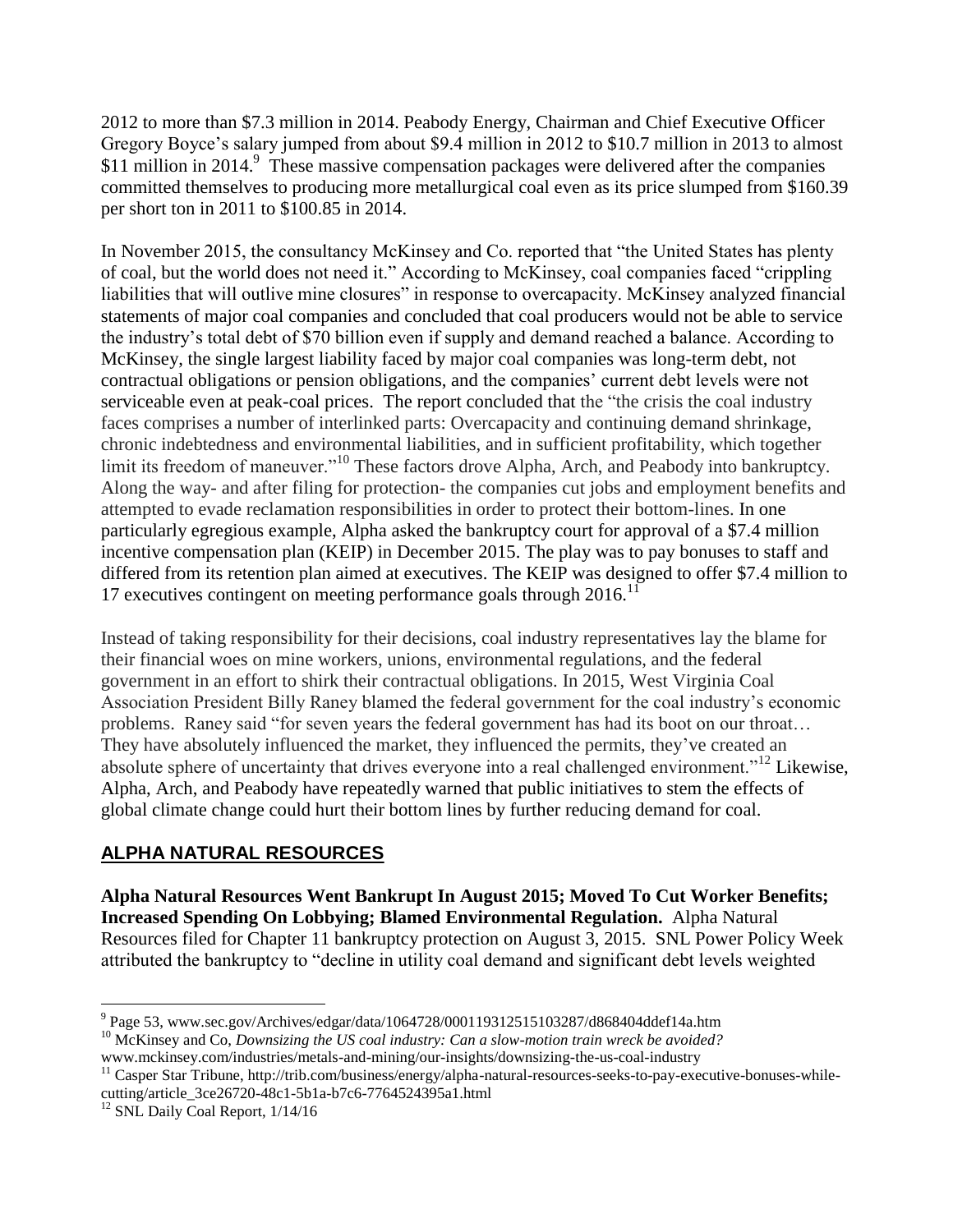against a weak metallurgical coal market... $^{13}$  In September 2015, Alpha secured a \$692 million bankruptcy loan to fund operations that did not require it to cut benefits its unionized membership.<sup>14</sup> However, six weeks later, Alpha filed a motion to terminate unvested non-pension worker benefits.<sup>15</sup> Alpha told the court that the benefits represented a \$125 million liability to 4,500 nonunion employees.<sup>16</sup> The plan was decried by former Alpha chairman and CEO Mike Quillen who said "to suddenly try to eliminate retiree health benefits of thousands of families goes against the values the company was built on."<sup>17</sup> SNL Daily Coal Report noted that Alpha increased lobbying spending by 190 percent during the fourth quarter of 2015- the same time that it was trying to eliminate healthcare benefits.<sup>18</sup> Since, Alpha has petitioned the court to break contracts with the United Mine Workers to modify retiree healthcare benefits,<sup>19</sup> and paid a total of \$28.4 million in bankruptcy advisory fees.<sup>20</sup> It has also repeatedly warned that public initiatives to stem the effects of global climate change could hurt its bottom line by "reduc[ing] the value of our coal and gas assets<sup> $21$ </sup>

**Alpha Natural Resources – Alpha And Wyoming Negotiated Bonding Agreement That Secured Only 15 Percent Of Estimated Reclamation Cost; Reorganization Plan Omitted Reclamation Liabilities In Wyoming.** Alpha's bankruptcy petition came after the Wyoming Department of Environmental Quality determined that Alpha was not qualified for self-bonding, and set a 90-day deadline for it to cover \$411 million in estimated reclamation costs. These costs were not addressed in Alpha's restructuring plan.<sup>22</sup> Wyoming and Alpha worked out a deal in September 2015 so that the state would have a "superpriority claim" of just \$61 million should Alpha stop operating.<sup>23</sup> In exchange, Wyoming did not revoke Alpha's permits.<sup>24</sup> The Office of Surface Mining and Reclamation sent notices to Wyoming state regulators questioning whether the regulators' handling to self-bonded companies in bankruptcy, such as Alpha and Arch, complied with state and federal requirements. $^{25}$ 

In 2014, after attempting to cut worker benefits and having to go into bankruptcy, Alpha Natural Resource rewarded four top executives with more than \$14 million in total compensation.

| <b>Alpha Natural Resources</b>              |      |                     |  |
|---------------------------------------------|------|---------------------|--|
| <b>Total Compensation To Top Executives</b> |      |                     |  |
| Officer                                     |      | <b>Total</b>        |  |
|                                             |      | <b>Compensation</b> |  |
| Kevin Crutchfield                           | 2014 | \$7,775,349         |  |

<sup>&</sup>lt;sup>13</sup> SNL Power Policy Week, 11/11/15

 $\overline{a}$ 

<sup>18</sup> SNL Daily Coal Report, 2/24/16

- <sup>22</sup> Casper Star Tribune, 3/8/16
- <sup>23</sup> Casper Star Tribune, 9/8/15
- $^{24}$  Casper Star-Tribune,  $4/30/16$

 $14$  Register-Herald,  $9/21/15$ 

<sup>&</sup>lt;sup>15</sup> In re: Alpha Natural Resources, LLC, motion filed 11/3/15

<sup>&</sup>lt;sup>16</sup> WCYB.com, [11/11/15](http://www.wcyb.com/news/group-objecting-to-alpha-natural-resources-trying-to-eliminate-retiree-benefits/36384966)

 $17$  WCYB.com,  $11/11/15$ 

<sup>&</sup>lt;sup>19</sup> Charleston Gazette-Mail, 3/30/16

<sup>&</sup>lt;sup>20</sup> SNL Daily Coal Report,  $4/29/16$ 

<sup>&</sup>lt;sup>21</sup> Alpha Natural Resources Form 10-K for periods ending 2010, 2011, 2012, 2013, 2014.

 $25$  Platts Coal Trader,  $2/23/16$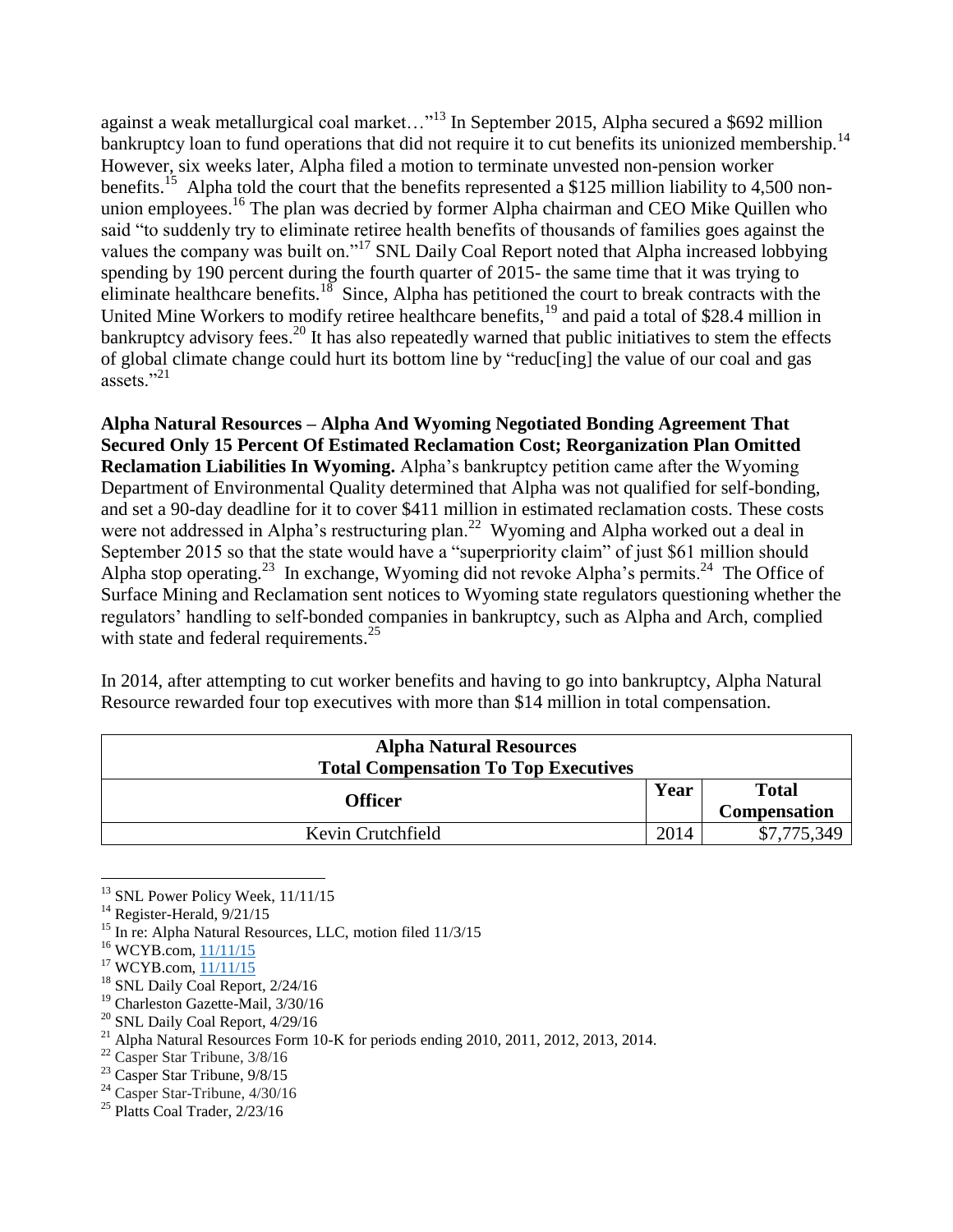| <b>Chairman And Chief Executive Officer</b>                                          | 2013 | \$7,955,008  |  |
|--------------------------------------------------------------------------------------|------|--------------|--|
|                                                                                      | 2012 | \$6,193,368  |  |
|                                                                                      | 2014 | \$2,162,315  |  |
| Frank J. Wood<br><b>Executive Vice President And Chief Financial Officer</b>         |      | \$2,049,137  |  |
|                                                                                      |      | \$2,302,020  |  |
| Philip Cavatoni<br>Executive Vice President and Chief Financial and Strategy Officer | 2014 | \$1,976,111  |  |
|                                                                                      | 2013 | \$1,811,660  |  |
|                                                                                      | 2012 | \$2,544,626  |  |
| Vaughn R. Groves                                                                     | 2014 | \$2,757,693  |  |
| Former Executive Vice President, General Counsel, and<br><b>Corporate Secretary</b>  |      | \$1,588,928  |  |
|                                                                                      |      | \$1,683,694  |  |
| Brian D. Sullivan<br><b>Executive Vice President and Chief Financial Officer</b>     | 2014 | \$1,600,090  |  |
|                                                                                      | 2013 |              |  |
|                                                                                      | 2012 |              |  |
| <b>Total</b>                                                                         |      | \$42,399,999 |  |
| Alpha Natural Resources Form DEF 14A, filed April 9, 2015                            |      |              |  |

# **ARCH COAL**

**Arch Coal's 2016 Bankruptcy "Primarily Triggered Because Of Debt Incurred By Their Acquiring Operations In Central Appalachia" To Expand Metallurgical Mining Operations.** According to an article in Platts Coal Trader, "A bulk of Arch's debt came from its \$3.4 billion deal in 2011 to acquire International Coal Group."<sup>26</sup> Securities brokerage Clarksons Platou Managing Director Jeremy Sussman concluded that Arch failed because of the debt it assumed to expand metallurgical coal operations.<sup>27</sup> Unlike Alpha and Peabody, Arch did not have a unionized workforce when it went into bankruptcy.<sup>28</sup> Like Alpha, Arch Coal stated in its annual reports to investors that efforts to curb global climate change could impact its business by reducing demand for coal.<sup>29</sup> This year, Arch laid off 230 employees from its Black Thunder Mine including Sean Natchke who told Black Hills Fox that "Times are tough, and it almost seems like it's cutting out your legs from under you before the wheelchair was invented. So it makes it really tough." Arch's president countered that "We have made every effort to preserve as many positions as possible, and this decision was made only after a number of other cost-cutting measures were exhausted." Natchke told Black Hills Fox that "A normal company might just give you the boot to the curve and say 'good luck, have fun.' But Arch did a really good job at making the transition as easy as possible for us."<sup>30</sup>

Arch's efforts to make the transition to unemployment as easy as possible did not include cutting executive compensation. During the year ahead of its bankruptcy, Arch Coal paid executives five executives almost \$20 million dollars, and paid more \$18.5 million to bankruptcy advisors.<sup>31</sup>

<sup>26</sup> Platts Coal Trader, 1/11/16

<sup>&</sup>lt;sup>27</sup> SNL Daily Coal Report, 2/1/16

 $28$  The Wall Street Journal,  $10/27/15$ 

<sup>&</sup>lt;sup>29</sup> Arch Coal Inc Form 10-K for periods ending 2010, 2011, 2012, 2013, and 2014.

 $30$  Black Hills Fox,  $4/3/16$ 

 $31$  SNL Daily Coal Report,  $4/29/16$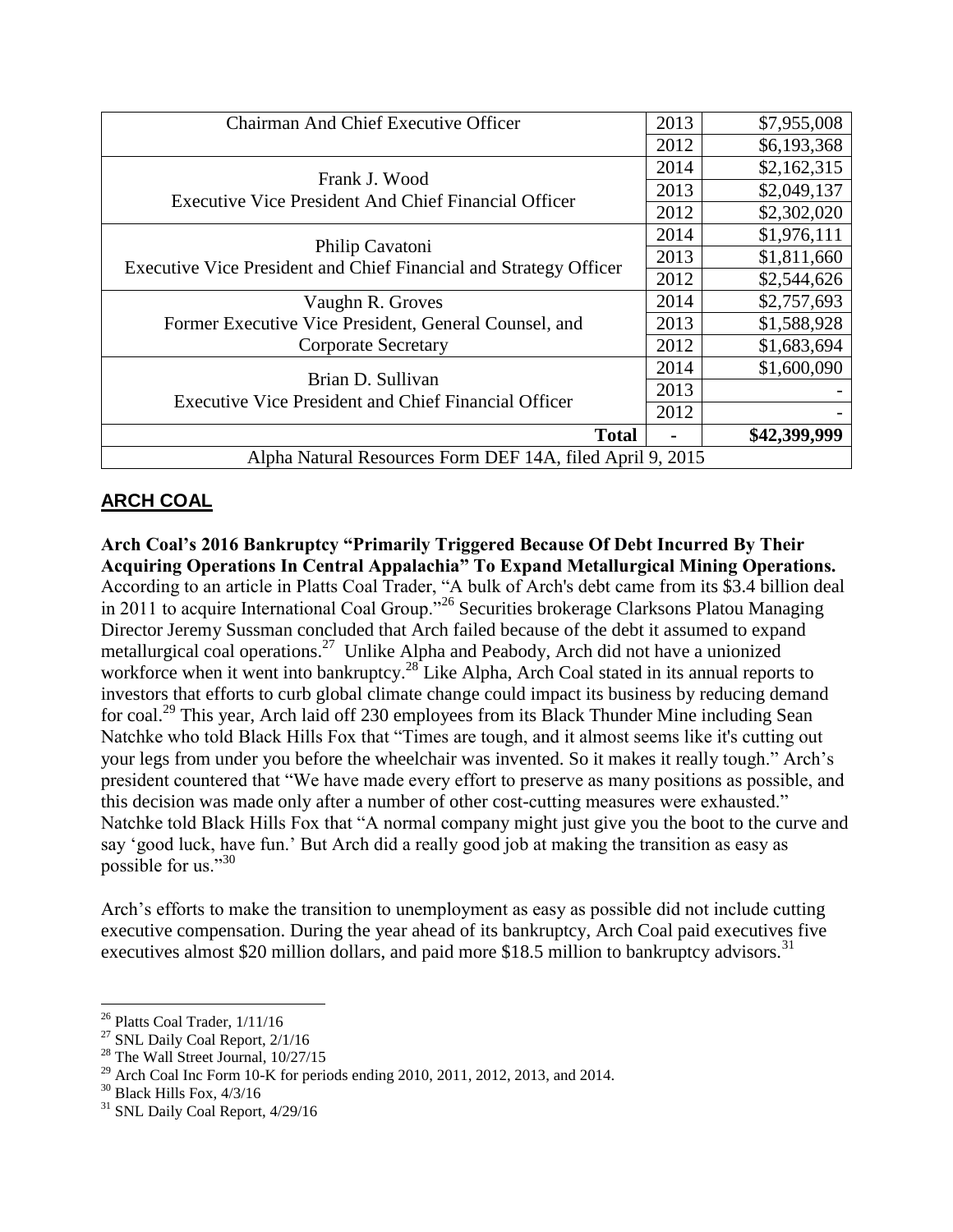| Arch Coal, Inc.<br><b>Total Compensation To Top Executives</b>               |      |                           |  |
|------------------------------------------------------------------------------|------|---------------------------|--|
| <b>Officer</b>                                                               | Year | <b>Total Compensation</b> |  |
|                                                                              |      | \$7,345,397               |  |
| John W. Eaves<br><b>Chief Executive Officer</b>                              | 2013 | \$4,348,086               |  |
|                                                                              | 2012 | \$3,950,465               |  |
|                                                                              |      | \$3,285,040               |  |
| John T. Drexler<br><b>Chief Financial Officer</b>                            | 2013 | \$2,034,571               |  |
|                                                                              | 2012 | \$1,892,470               |  |
| Paul A. Lang<br><b>Chief Operating Officer</b>                               | 2014 | \$4,581,284               |  |
|                                                                              | 2013 | \$2,837,362               |  |
|                                                                              | 2012 | \$2,603,060               |  |
| Kenneth D. Cochran<br><b>Senior Vice President Operations</b>                | 2014 | \$2,305,015               |  |
|                                                                              | 2013 | \$1,368,410               |  |
|                                                                              | 2012 |                           |  |
| Robert G. Jones<br>Senior Vice President Law, General Counsel, and Secretary | 2014 | \$2,415,564               |  |
|                                                                              | 2013 | \$1,510,896               |  |
|                                                                              | 2012 | \$1,514,766               |  |
| <b>Total</b>                                                                 |      | \$41,992,386              |  |
| Arch Coal Form DEF 14A, filed March 20, 2015                                 |      |                           |  |

**Arch Coal – Interim Financing Package Covers Less Than 20 Percent of \$468 Million in Reclamation Expenses.** A federal bankruptcy judge approved Arch Coal's request for a \$275 million bankruptcy loan. The Billings Gazette reported that "The interim financing package included \$75 million to cover reclamation, which can be applied toward Arch's cleanup costs. Environmentalists had opposed the proposal, noting it guarantees roughly 16 percent of the company's \$468 million in estimated reclamation.<sup>32</sup><sup>2</sup> The Office of Surface Mining and Reclamation sent notices to Wyoming state regulators questioning whether the regulators' handling of self-bonded companies in bankruptcy, such as Alpha and Arch, complied with state and federal requirements.<sup>33</sup>

### **PEABODY ENERGY**

**Peabody Energy Filed For Bankruptcy In March 2016 After Deal To Sell Assets In New Mexico And Colorado To Bowie Resource Partners Failed; Bankruptcy Seen "exclamation point on the industry's struggles and their ripple effect."** Peabody's failed \$358 million deal with Bowie Resources to sell its New Mexico and Colorado assets put the company at risk of defaulting on loans and lenders pressured the company to enter bankruptcy.<sup>3435</sup> SNL Daily Coal Report noted that "global headwinds against coal" forced Peabody into bankruptcy.<sup>36</sup> Fox Business News reported that "The bankruptcy of Peabody Energy (BTU), the world's largest private coal

 $32$  Billings Gazette,  $\frac{2}{29/16}$ 

<sup>33</sup> Platts Coal Trader, 2/23/16

<sup>34</sup> Dow Jones Institutional News, 11/20/15

 $35$  Inside Energy,  $3/5/16$ 

<sup>&</sup>lt;sup>36</sup> SNL Daily Coal Report, 4/15/16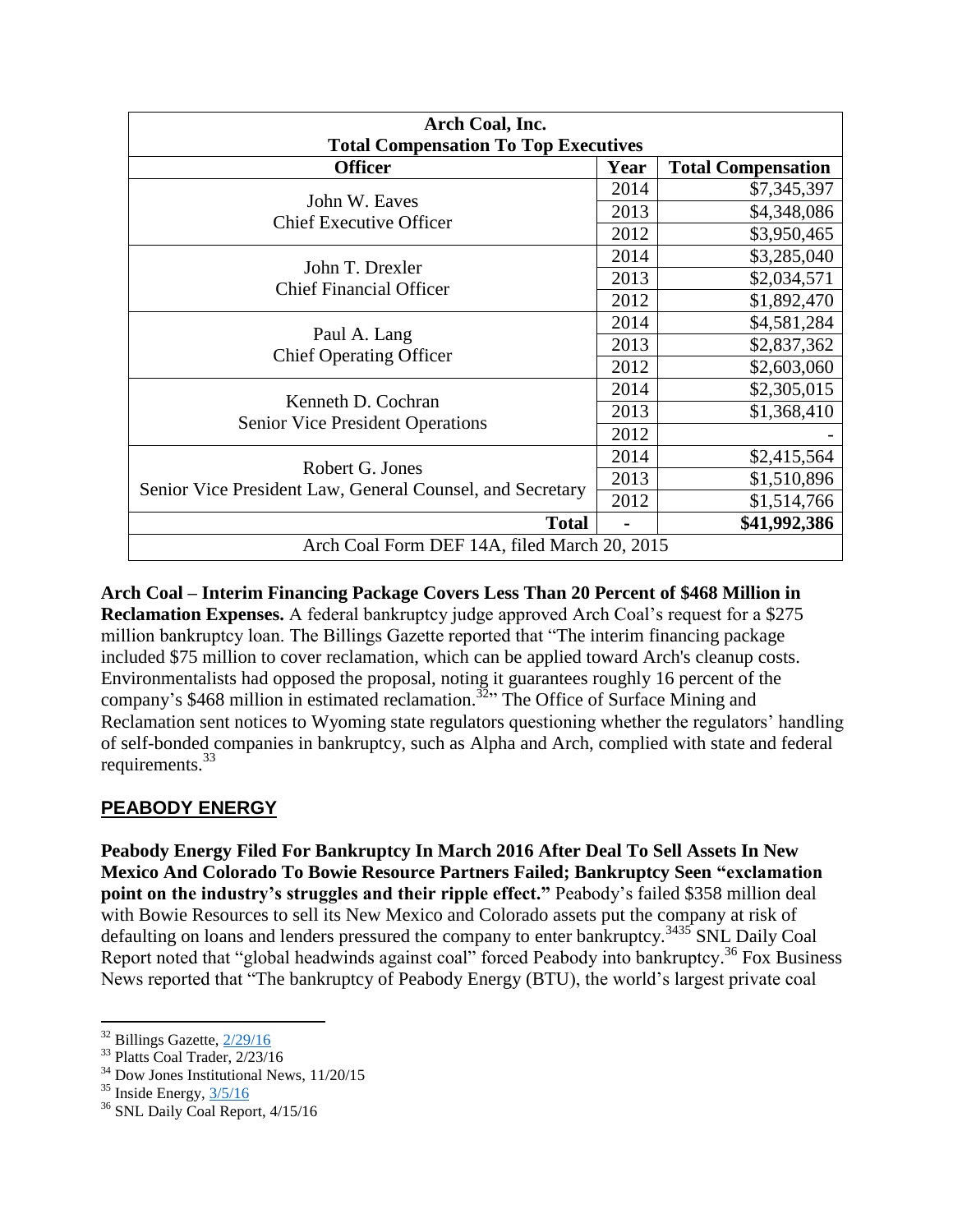producer, puts an exclamation point on the industry's struggles and their ripple effect."<sup>37</sup> Peabody Energy paid bankruptcy advisors a total of \$27.5 million through April 2016 and some were paid as much as \$1,075 per hour. 38

• 2007: Peabody Energy Lumped Employee Benefits Obligations And Underperforming Mines On The Newly Created Patriot Coal Corporation; Patriot Went Bankruptcy Twice. Peabody Energy spun-off certain mines and liabilities when it created Patriot Energy as a separate company in 2007.<sup>39</sup> Patriot filed for bankruptcy in 2012 and, in 2013, sought to slash healthcare coverage for retired union workers and do away with its collective bargaining agreement with the United Mine Workers of America.<sup>40</sup> UWMA said Patriot's request would "put thousands of retired coal miners, their dependents or their widows on the path to financial ruin, worsening health conditions or even death."<sup>41</sup> In 2013, Patriot sued Peabody to block it from using Patriot's bankruptcy to cut its own obligations to retirees.<sup>42</sup> When Peabody argued that it no longer had to pay future benefits, Secretary of State Hillary Clinton said "I hope Peabody does the right thing, reverses course and honors the commitments it's made."<sup>43</sup> Patriot and its Creditors also asked the bankruptcy court for permission to probe whether Peabody's decision to transfer to Patriot certain mines and certain environmental and healthcare liabilities was proper under the law.<sup>44</sup> Patriot also sought permission from the bankruptcy court to annul its union contracts.<sup>45</sup> The court approved the request, after which Patriot and the Union settled to mitigate the effect of a cut to wages and benefits.<sup>46</sup>

**Peabody Energy – Potentially operating outside the law by extracting coal "while failing to meet criteria for self-bonding;" obligations totaled more than \$1 billion.** Federal officials warned state regulators in Wyoming, Colorado, and New Mexico that Peabody Energy was potentially operating outside of the law by continuing to "extract coal while failing to meet criteria for self-bonding."<sup>47</sup> As Environmental Law and Policy Center Executive Director Howard Learner said, "The risk is that Peabody's responsibility to clean up from its mining operations will be washed away in a bankruptcy proceeding, and Illinois taxpayers will be left holding the financial bag." Midwestern Energy News reported that "The federal regulations on self-bonding, developed in 1983, make clear that companies with a chance of bankruptcy should not be eligible."<sup>48</sup>

Peabody Energy rewarded its executives with multimillion dollar compensation packages ahead of its decision to enter bankruptcy.

 $\overline{a}$ 

<sup>46</sup> US Official News, 8/12/13

 $37$  Fox Business News,  $4/13/16$ 

<sup>&</sup>lt;sup>38</sup> SNL Daily Coal Report, 4/29/16

<sup>39</sup> St. Louis Business Journal, 11/9/15

<sup>40</sup> St. Louis Post-Dispatch, 3/15/13

<sup>41</sup> St. Louis Post-Dispatch, 3/15/13

<sup>42</sup> St. Louis Post-Dispatch, 3/15/13

<sup>43</sup> Register-Herald, 12/6/15

 $44$  Bloomberg,  $\frac{4}{2}$ 

 $45$  Coal Age,  $6/13$ 

<sup>47</sup> Casper Star Tribune, 2/17/16

<sup>&</sup>lt;sup>48</sup> Midwestern Energy News, 2/23/16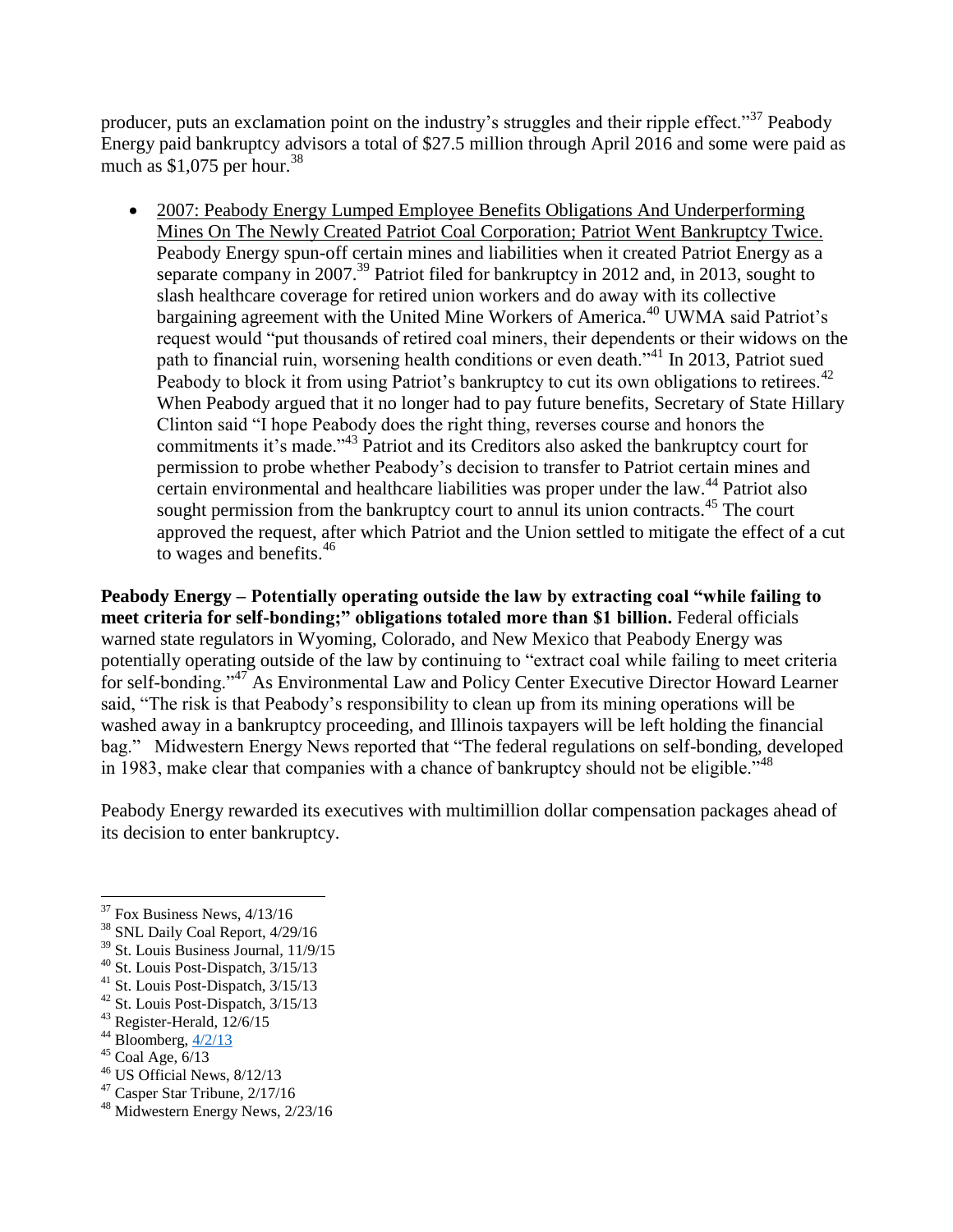| <b>Peabody Energy</b><br><b>Total Compensation To Top Executives</b>          |      |                           |  |
|-------------------------------------------------------------------------------|------|---------------------------|--|
| <b>Officer</b>                                                                | Year | <b>Total Compensation</b> |  |
| Gregory H. Boyce                                                              | 2014 | \$10,994,083              |  |
| <b>Chairman and Chief Executive Officer</b>                                   | 2013 | \$10,789,389              |  |
|                                                                               |      | \$9,491,405               |  |
|                                                                               |      | \$5,579,516               |  |
| Glenn L. Kellow<br><b>Chief Operating Officer</b>                             | 2013 | \$3,978,864               |  |
|                                                                               | 2012 |                           |  |
|                                                                               | 2014 | \$2,899,077               |  |
| Michael C. Crews                                                              | 2013 | \$3,018,233               |  |
| <b>Chief Financial Officer</b>                                                | 2012 | \$3,840,069               |  |
|                                                                               | 2011 | \$2,515,172               |  |
|                                                                               | 2014 | \$2,937,597               |  |
| Charles G. Meintjes                                                           | 2013 | \$3,286,010               |  |
| President – Peabody Australia                                                 | 2012 | \$2,299,042               |  |
|                                                                               | 2014 | \$2,403,824               |  |
| Kemal Williamson<br>President – Peabody Americas                              | 2013 |                           |  |
|                                                                               | 2012 |                           |  |
| <b>Total</b>                                                                  |      | \$64,032,281              |  |
| Peabody Energy Corp. Form DEF 14A Filed: March 24, 2015 (Period: May 4, 2015) |      |                           |  |

#### **CLOUD PEAK ENERGY**

**Cloud Peak Energy Only Mines Thermal Coal**. As of February 2016, Cloud Peak Energy had \$491 million in debt and more than half of that is not due until 2019. Debt-wise, Cloud Peak Energy is in a comfortable place compared to Alpha, Arch Coal, and Peabody Energy, and the company is actively managing for a future defined by low coal prices and significantly reduced demand.<sup>49</sup> However, Cloud Peak Energy actively blames environmental regulation and the federal government for coal's market woes, just like Alpha, Arch, and Peabody Energy.

**Cloud Peak Energy's Stable Financial Position and Operations Partly Stems from the Fact That It Took Advantage of a Royalty Valuation Loop-Hole.** In 2011, 19 percent of Cloud Peak Energy's revenue came from selling just five percent of its coal in Asian markets. A Reuters investigation found that the practice of valuing coal at low domestic prices for royalty purposes then re-selling it abroad for higher international prices may "pad the bottom line for the mining sector" if Asian exports surge. When asked about it, Cloud Peak Energy spokeswoman Karla Kimrey said "If you look at the regulations, we are not required to do a net-back." Cloud Peak Energy claimed that it paid all that the regulations required.<sup>50</sup>

**Cloud Peak Energy Blamed Public Concern About Climate Change For Weak Market; Lashed Out At Proposed Change To Royalty Regulation.** Cloud Peak Energy Chief Executive Office Colin Marshall told investors that the Obama Administration, "with the active NGO

<sup>&</sup>lt;sup>49</sup> Fair Disclosure Wire, 2/17/16

<sup>50</sup> Reuters, 12/4/12